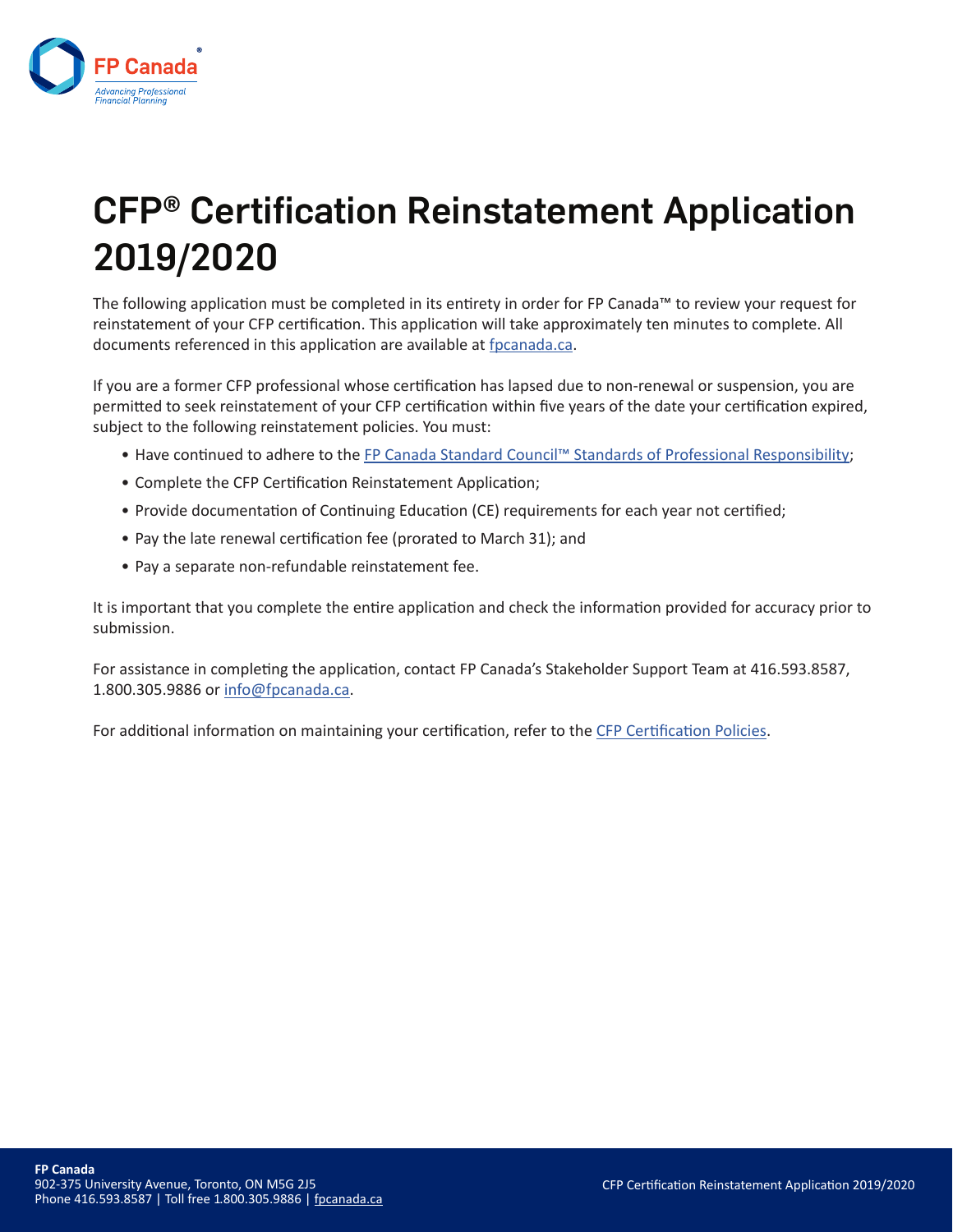

# PART A | Contact Information (please print)

| Preferred Name      | Legal Name |               |
|---------------------|------------|---------------|
| FP Canada ID Number | Gender     | Date of Birth |

Check here if you do not have a business address.

| <b>Business Name</b>                       |                                           |          |                             |         |
|--------------------------------------------|-------------------------------------------|----------|-----------------------------|---------|
| Sponsoring Investment / Mutual Fund Dealer |                                           |          | Sponsoring Insurance Agency |         |
| Job Title                                  |                                           |          |                             |         |
| Suite                                      | Business Address (street number and name) |          |                             |         |
| City                                       |                                           | Province | Postal Code                 | Country |
| <b>Business Phone</b>                      |                                           | Ext.     | <b>Business Email</b>       |         |
| <b>Toll Free</b>                           |                                           | Ext.     |                             |         |

Please note that FP Canada's public Find a Planner tool displays the Business information and Business Number of those that have opted in to displaying their contact information (see Part D: Marketing your Certification)

| Suite                                                     |  | Home Address (street number and name) |                                     |                |         |  |
|-----------------------------------------------------------|--|---------------------------------------|-------------------------------------|----------------|---------|--|
| City<br>Province                                          |  |                                       |                                     | Postal Code    | Country |  |
| Home Phone                                                |  |                                       |                                     | Mobile Phone   |         |  |
| Home / Personal Email                                     |  |                                       |                                     |                |         |  |
| Preferred contact information:<br><b>Business</b><br>Home |  |                                       | Preferred phone:<br><b>Business</b> | Mobile<br>Home |         |  |

Note: FP Canada's publicly accessible Find a Financial Planner tool displays the Business Address and Business Phone Number of those that have opted in to displaying their contact information (See Part D: Marketing Your Certification).

FP Canada will use your preferred contact information to communicate with you. Please keep your contact information current by updating your FP Canada portal or emailing info@fpcanada.ca promptly to notify us of any changes. It is your professional obligation and responsibility to ensure your contact information is accurate and up-to-date.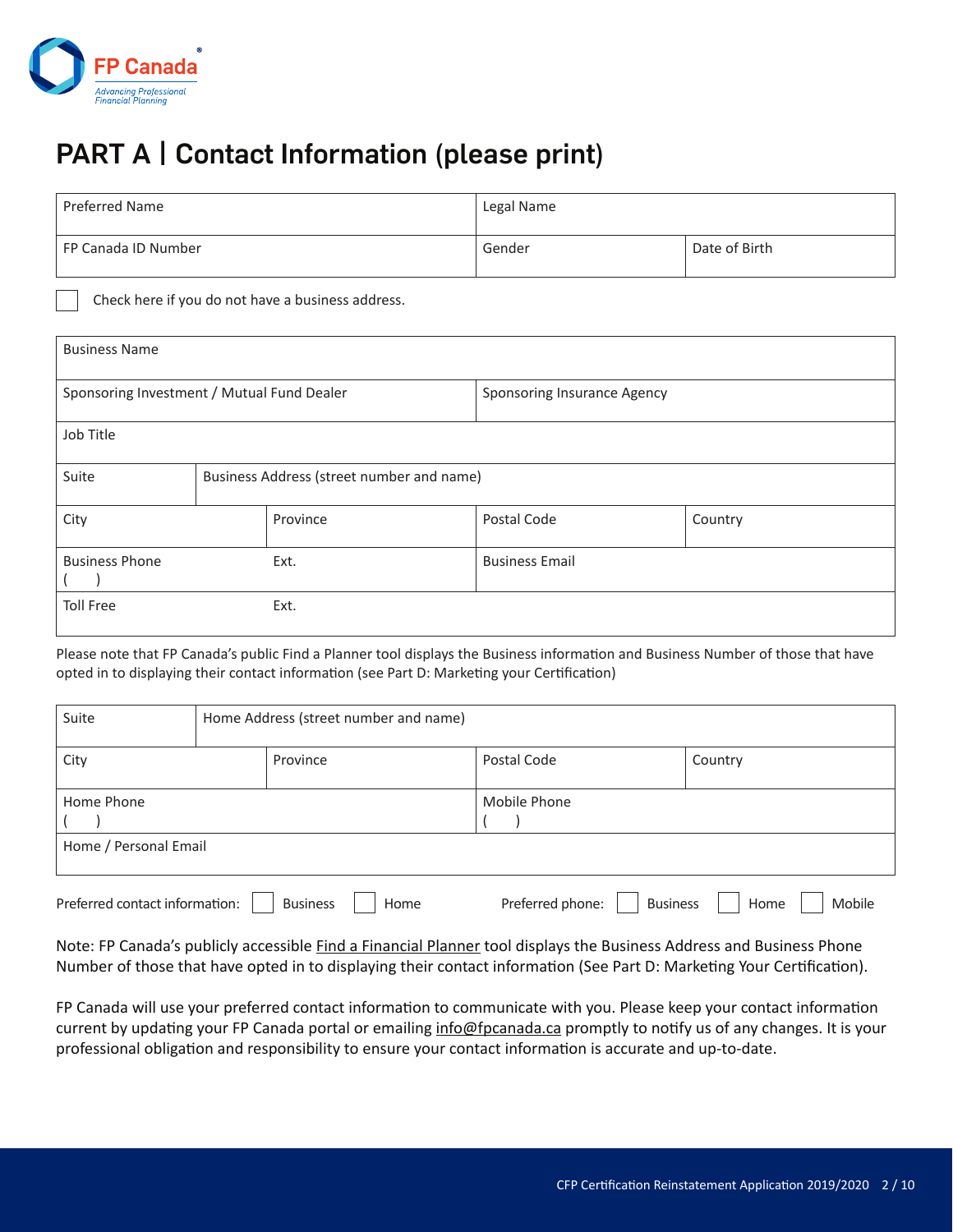

# **PART B | Declarations and Professional Obligations**

#### **Definitions**

#### **Bankruptcy**

Bankruptcy means having declared bankruptcy, or been petitioned into bankruptcy, made an assignment, proposal or plan (including any Notice of Intention thereof) under any bankruptcy or insolvency legislation, been subject to or instituted any proceedings, arrangement or compromise with creditors, or had a receiver and/or receiver-manager appointed).

#### Business

Business means any business over which the Certificant has (or had at the time of the bankruptcy) a significant influence. Significant influence may include being: a partner, officer, director or shareholder holding at least 10% of the voting shares of the business.

#### **Offence**

Offence includes but it not limited to an offence under:

- 1. The Criminal Code (Canada);
- 2. Any other Act of the Legislature of a province or territory of Canada or an Act of Parliament, which includes allegations (explicitly or implicitly) of or relating to:
	- i. Breach of trust;
	- ii. Corruption;
	- iii. Forgery;
	- iv. Fraud;
	- v. Other activities involving deceit or dishonesty for personal gain or advantage;
	- vi. Perjury;
	- vii. The sale or trade of financial products and services; and/or
	- viii. Theft.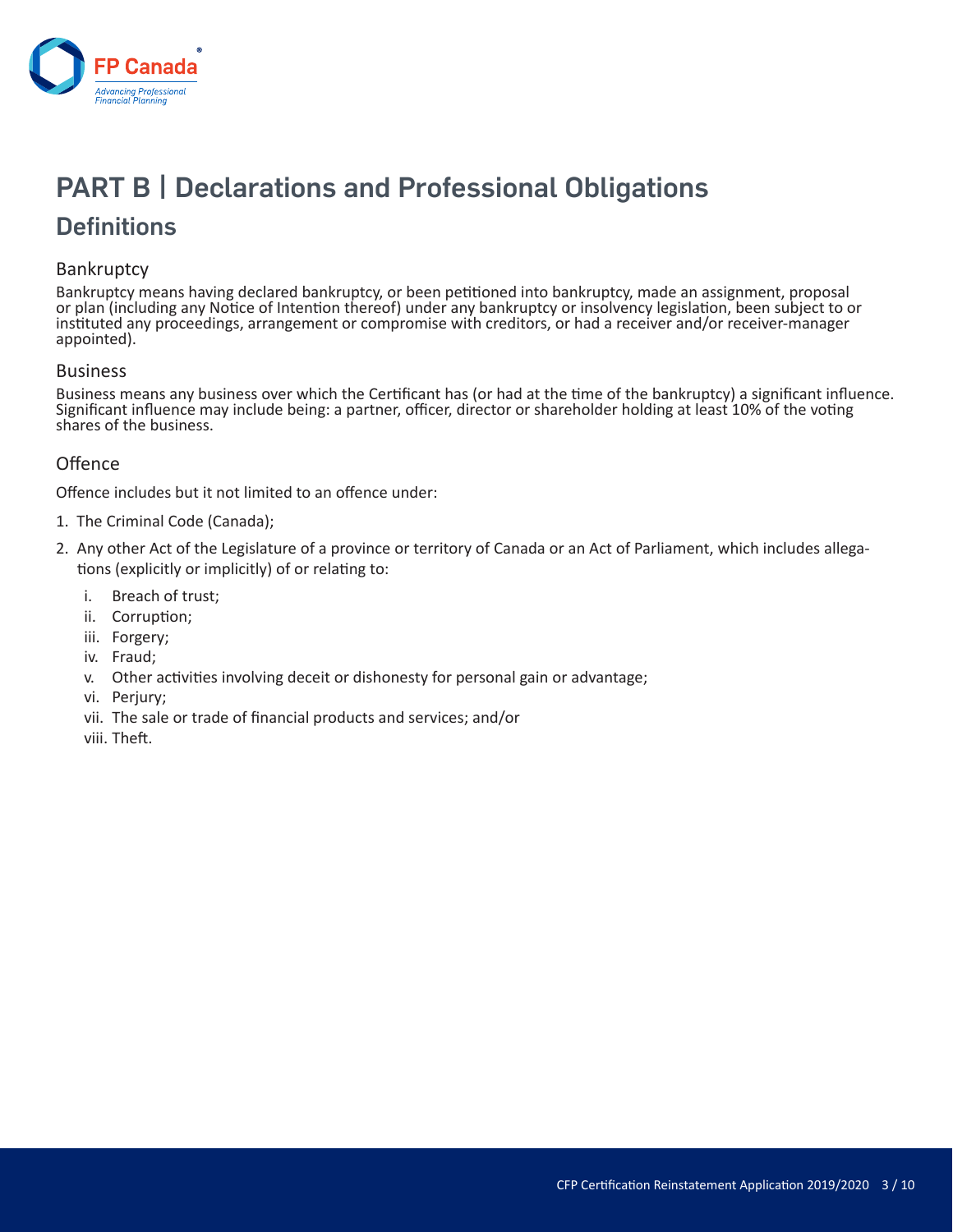

### 1. Professional Declarations

Please answer each of the following questions. Since signing your last application for certification:

| a) have you or any business with which you are/were involved, been charged with, pleaded<br>or been found guilty of an offence?                                                                                                                                               | Yes | No        |
|-------------------------------------------------------------------------------------------------------------------------------------------------------------------------------------------------------------------------------------------------------------------------------|-----|-----------|
| b) have you or any business with which you are/were involved, been sanctioned, fined, held<br>liable, pleaded or been found guilty by any tribunal, court, professional-oversight body,<br>licensing body and/or self-regulatory body for any reason whatsoever?              | Yes | No        |
| c) has any judgment or garnishment been rendered against you or any business with which<br>you are/were involved, or is any judgment or garnishment currently outstanding?                                                                                                    | Yes | No        |
| d) have you received notice of a pending or current complaint, investigation, or proceeding<br>against you or any business with which you are/were involved before any professional-<br>oversight body, licensing body and/or self-regulatory body for any reason whatsoever? | Yes | <b>No</b> |
| e) have you received notice of a civil proceeding against you before a tribunal or court of a<br>province or territory of Canada and/or have you commenced a civil proceeding before a<br>tribunal or court of a province or territory of Canada?                             | Yes | <b>No</b> |
| f) have you been found in breach of a Court Order?                                                                                                                                                                                                                            | Yes | No        |
| g) have you filed or declared bankruptcy, or entered into a consumer proposal?                                                                                                                                                                                                | Yes | No        |
| h) has any business with which you are/were involved been declared bankrupt, been<br>petitioned into bankruptcy, made an assignment, proposal or plan and/or had a receiver-<br>manager appointed?                                                                            | Yes | No        |

If you have answered "yes" to one or more of the above, please describe the principal facts, including dates, and the

outcome, if any, on a separate attached sheet and include copies of any relevant documentation with this application. Relevant documentation may include, for example:

• Proposals and/or discharges relating to bankruptcy;

• Pleadings (statements of claim, statements of defence, notices of application, etc.), court orders, endorsements and/or decisions; and

• Notices, letters, published settlement agreements, orders and decisions from licensing or regulatory bodies such as IIROC, MFDA, etc.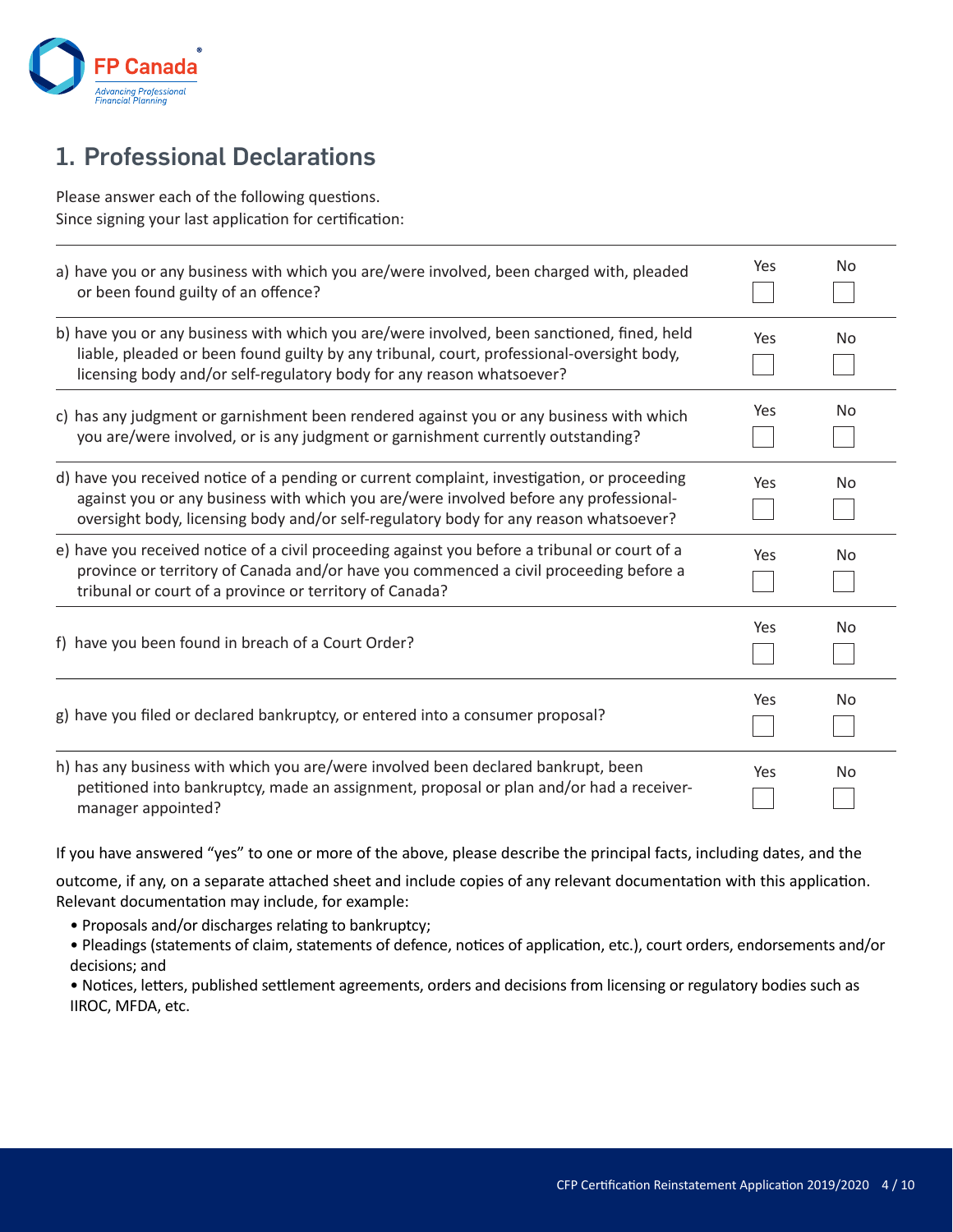

### 2. Professional Declarations From Prior Years

If you answered "yes" in a prior year's renewal to one or more of the declarations **and the matter is still outstanding**, indicate the renewal year and specific attestation(s) in the boxes below:

| Renewal Year |    |    |    |  | Attestations (See Attestations under 1. Professional Declarations. Please circle all that apply.) |
|--------------|----|----|----|--|---------------------------------------------------------------------------------------------------|
|              | b) | d) | e) |  |                                                                                                   |

#### 3. Professional Obligations

I understand that, as a CFP professional;

| I have a professional obligation to provide complete and accurate Declarations to FP Canada and to<br>report any changes to the above Declarations in writing to FP Canada within 15 days of becoming aware<br>of a change. I will send any such reports to FP Canada by mail or via email to info@fpcanada.ca. I will<br>also report, within 15 days of notice, any outcome reached in respect of any matters declared on this<br>or prior forms. I understand that this is an ongoing obligation and that failure to report this information<br>within the required timeframe is a breach of the FP Canada Standards Council Standards of Professional<br>Responsibility. | <b>INITIAL</b> |
|-----------------------------------------------------------------------------------------------------------------------------------------------------------------------------------------------------------------------------------------------------------------------------------------------------------------------------------------------------------------------------------------------------------------------------------------------------------------------------------------------------------------------------------------------------------------------------------------------------------------------------------------------------------------------------|----------------|
| if I am charged with an offence, I shall immediately notify FP Canada, in writing, and provide specifics in<br>respect of the offence together with all relevant documentation.                                                                                                                                                                                                                                                                                                                                                                                                                                                                                             |                |
| I must fulfill my professional and ethical obligations as outlined in the Standards of Professional<br>Responsibility, the marks usage guide(s) relevant to my status as a CFP professional, and my continuing<br>education requirements as outlined in the CFP Certification Policies.                                                                                                                                                                                                                                                                                                                                                                                     |                |
| I understand that my application to reinstate my CFP certification will be reviewed in light of the Fitness<br>Standards, which identify conduct that may be a potential bar to certification by FP Canada.                                                                                                                                                                                                                                                                                                                                                                                                                                                                 |                |

### 4. Right to Enforce

| I understand that failure to comply with my professional and ethical obligations may result in<br>remedial/disciplinary action by FP Canada Standards Council, a division of FP Canada, including,<br>without limitation, revocation, suspension or other restriction on my ability to use the CFP marks.<br>I further understand that any such disciplinary action may impact my ability to obtain or maintain<br>certification by FP Canada as a CFP professional. I understand and acknowledge that the Standards | <b>INITIAL</b> |
|----------------------------------------------------------------------------------------------------------------------------------------------------------------------------------------------------------------------------------------------------------------------------------------------------------------------------------------------------------------------------------------------------------------------------------------------------------------------------------------------------------------------|----------------|
| Council is not restricted in its ability to investigate my conduct and take remedial/disciplinary<br>action in response to concerns regarding activities that occurred while I was certified by FP Canada                                                                                                                                                                                                                                                                                                            |                |
| or allegations of a breach of the Standards of Professional Responsibility, even if I am no longer                                                                                                                                                                                                                                                                                                                                                                                                                   |                |
| certified by FP Canada when a review of my conduct is initiated by the Standards Council. Findings                                                                                                                                                                                                                                                                                                                                                                                                                   |                |
| of professional misconduct by FP Canada's Hearing Panel will be publicized in accordance with the                                                                                                                                                                                                                                                                                                                                                                                                                    |                |
| FP Canada Standards Council Policy on the Publication of Disciplinary Information.                                                                                                                                                                                                                                                                                                                                                                                                                                   |                |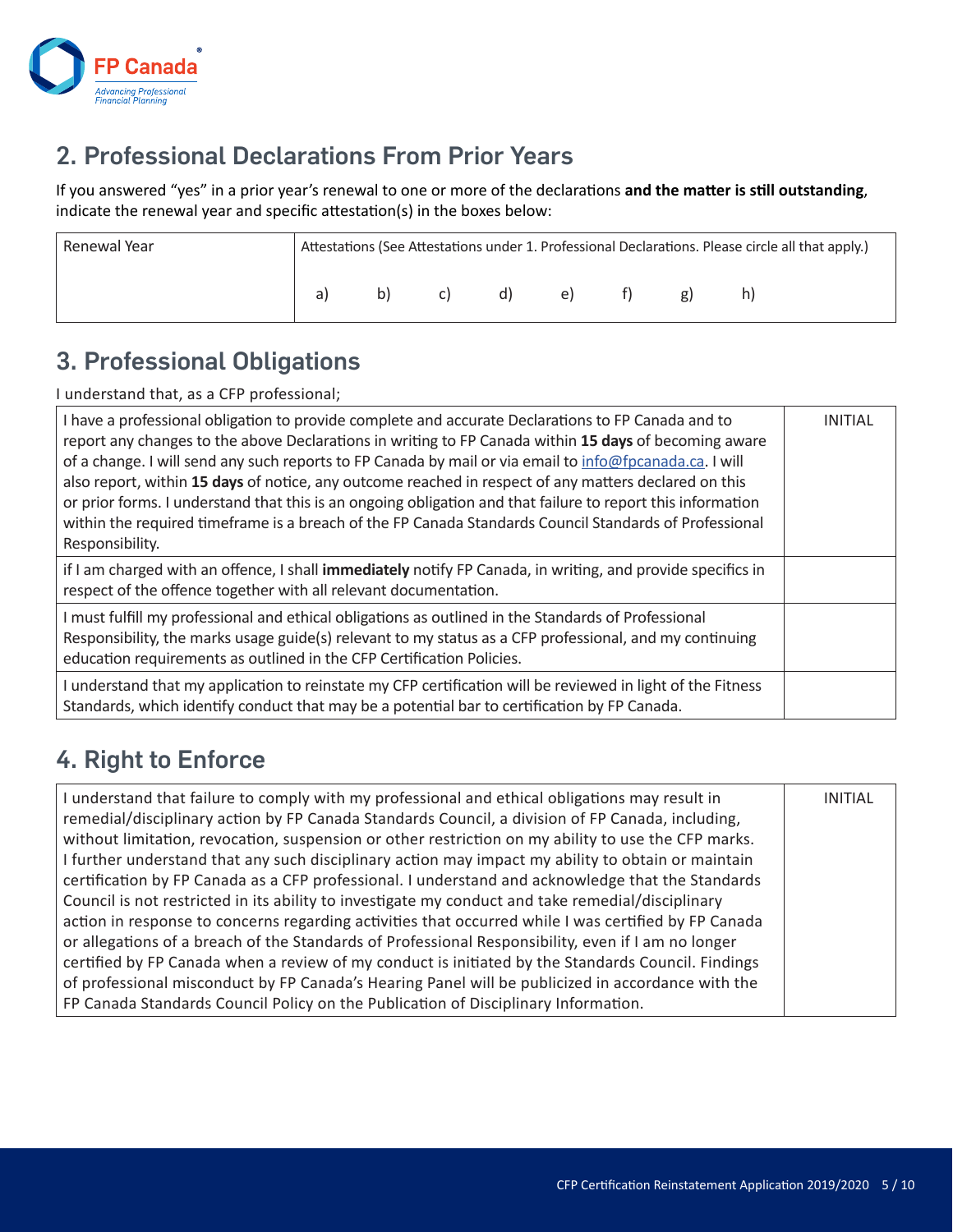

## PART C | Continuing Education (CE) Requirements for Years Lapsed

To maintain the integrity and reputation of CFP certification and ensure that your knowledge and competence remain current, you are responsible for completing 25 credits of Continuing Education (CE) each calendar year in accordance with the CFP Certification Policies. As part of our commitment to the integrity of CFP certification, each year FP Canada conducts random audits in which CFP professionals are required to provide evidence of CE credits claimed. Ensure that you have sufficient documentation to verify all CE credits.

Beginning in 2020, at least two credits out of the 25 CE credits must fall under the category of Professional Responsibility. This requirement links directly to the professional obligations that you have agreed to as a condition of certification, as embodied in the Standards of Professional Responsibility.

For more information about CE requirements, please visit the Continuing Education page at fpcanada.ca/planners/ continuing-education.

To recognize the extent of and currency of learning resulting from successful completion of a Professional Education Program, CFP professionals are exempt from CE requirements in all categories, including the category of Professional Responsibility in the year they pass the CFP exam and additional consecutive calendar years as outlined in the CFP Certification Policies.

#### Mandatory Continuing Education Requirements

| Have you completed your mandatory CE requirements for each calendar year that your | Yes | -No |
|------------------------------------------------------------------------------------|-----|-----|
| certification was lapsed?                                                          |     |     |

If you answered "No", you are required to complete and submit to FP Canada a Continuing Education (CE) Exemption Request Form along with the required supporting documentation with this application. Failure to submit this completed request form may result in a delay in the processing of your CFP Certification Reinstatement Application.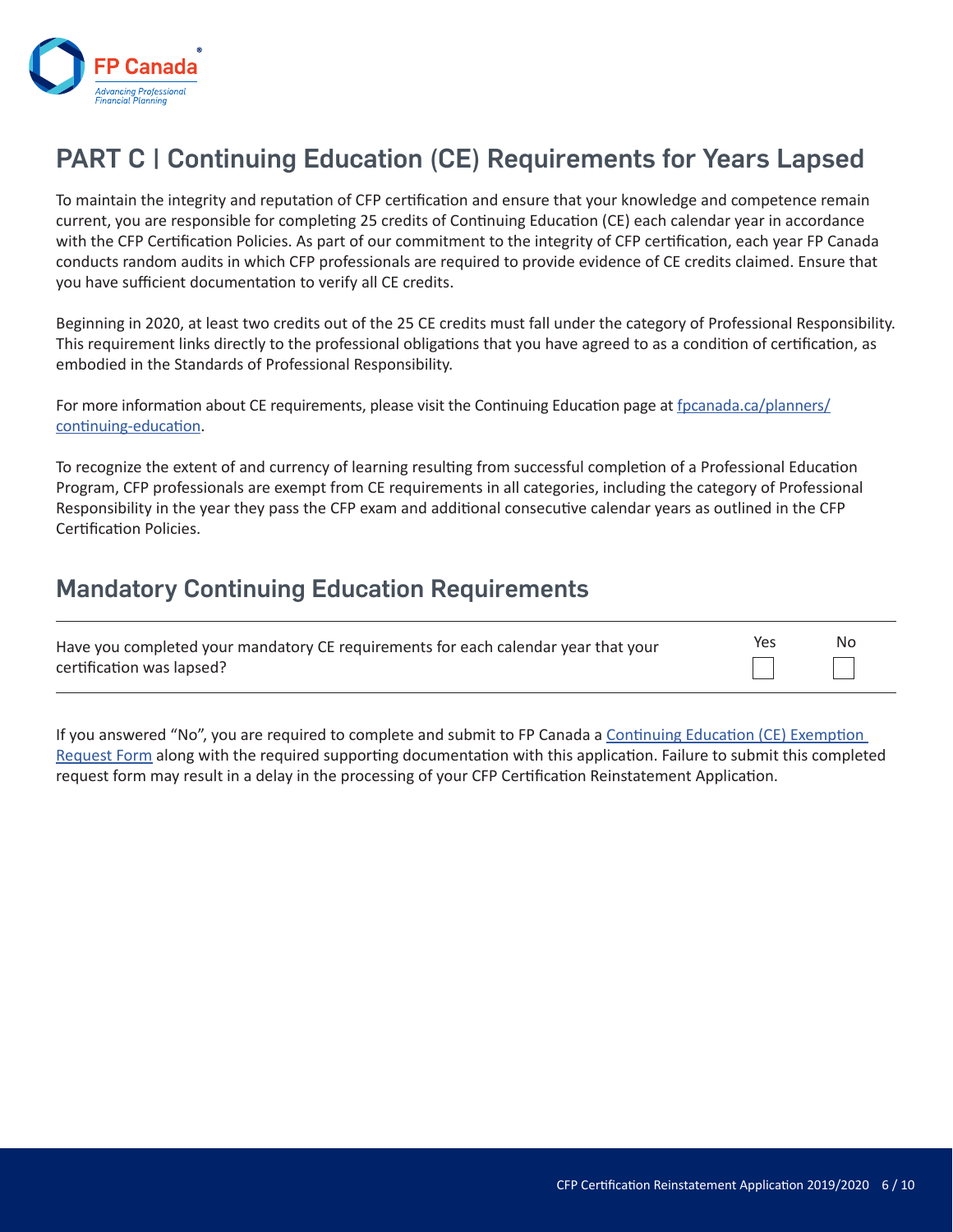

# PART D | Marketing Your Designation

As a CFP professional, your preferred name, year certified, certification status, disciplinary history, scheduled proceedings (if applicable) and whether or not you are practicing will automatically appear on FP Canada's Find a Planner search tool. This tool is frequently referenced in the media and other marketing as a key resource for Canadians seeking competent and ethical individuals in their area. We encourage you to take advantage of this marketing opportunity by enhancing your profile using the fields below.

| Do you currently practice financial planning and work directly with clients?                                                                                                                       | Yes | No             |
|----------------------------------------------------------------------------------------------------------------------------------------------------------------------------------------------------|-----|----------------|
| I would like to show the information indicated below in my public profile on the Find a Planner<br>tool and provide my consent therein. In addition to the information provided below, my business |     | <b>INITIAL</b> |
| information, phone number and email address will also be shown.                                                                                                                                    |     |                |

The Find a Planner tool is available on FP Canada's public website and as such is subject to unrestricted public access. FP Canada does not monitor or control the use of information obtained through this publicly accessible tool.

**Website:**

#### Voluntary Public Profile

To maximize your marketing opportunity to those utilizing the Find a Planner or Certificant search tool, we recommend that you provide as much information as possible by answering the questions below.

| 1. | What is the range of investible assets of the clients you generally work with?                                        |                                      |       |                         |
|----|-----------------------------------------------------------------------------------------------------------------------|--------------------------------------|-------|-------------------------|
|    | \$100,000 - \$499,999<br>0 - \$99,999                                                                                 | \$500,000 - \$999,999                |       | $$1,000,000 +$          |
| 2. | Please indicate the types of clients that you service. (select all that apply)                                        |                                      |       |                         |
|    | Caregivers                                                                                                            | Professionals                        |       | Self-employed           |
|    | <b>Medical practitioners</b>                                                                                          | Professional athletes                |       |                         |
|    | Pre-retired                                                                                                           | Retired                              |       |                         |
| 3. | Please indicate your financial planning areas of specialty. (select all that apply)                                   |                                      |       |                         |
|    | Agriculture / farm business planning                                                                                  | Estate planning                      |       | Private banking         |
|    | Credit counselling and bankruptcy                                                                                     | Executive compensation and benefits  |       | Responsible investing   |
|    | Cross-border and international planning                                                                               | Insurance planning                   |       | Retirement planning     |
|    | Divorce and separation planning                                                                                       | Investment planning                  |       | Small business planning |
|    | <b>Education planning</b>                                                                                             | Mortgages and debt planning          |       | Succession planning     |
|    | Employee / Group benefit plans                                                                                        | Planning for those with disabilities |       | Tax planning            |
| 4. | Please indicate the languages you are able to use to service your financial planning clients. (select all that apply) |                                      |       |                         |
|    | English<br>Korean<br>Farsi                                                                                            | Punjabi                              | Tamil |                         |
|    | French<br>German                                                                                                      | Russian<br>Mandarin                  |       | Ukrainian               |
|    | Hindi<br>Polish<br>Arabic                                                                                             | Spanish                              | Urdu  |                         |
|    | Italian<br>Cantonese                                                                                                  | Tagalog (Filipino)<br>Portuguese     |       | Vietnamese              |
|    |                                                                                                                       |                                      |       |                         |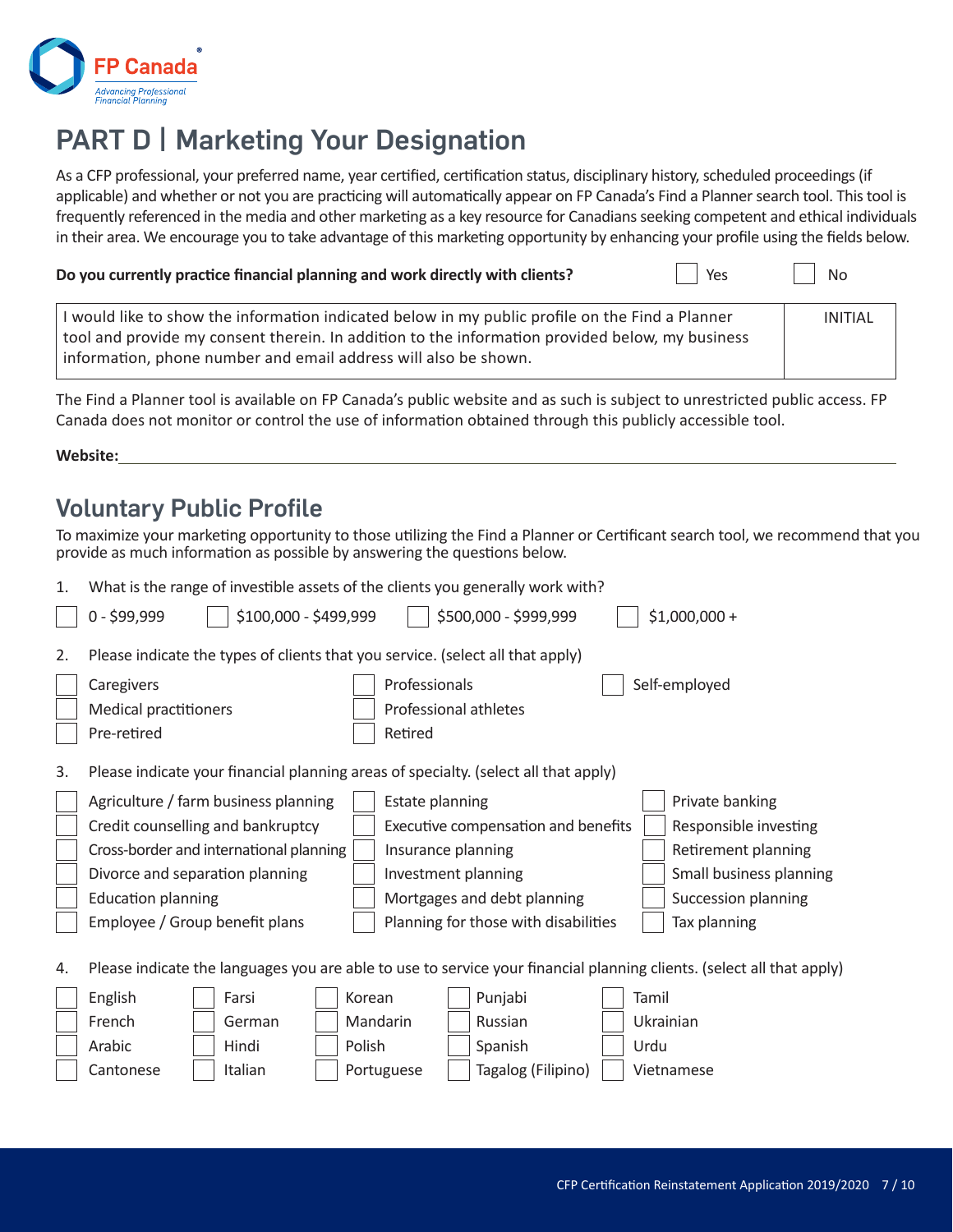

# PART E | Profile of the Profession Information

The information you provide below is aggregated with information provided by other CFP professionals and is used to profile the financial planning profession when FP Canada is working with media, members of the public, potential candidates and other stakeholders who have an interest in the general trends related to the profession. This information is used in an aggregated and anonymous form. Please refer to our Privacy Policy at fpcanada.ca/privacy-legal.

If you have any questions regarding the completion of this section, contact FP Canada's Stakeholder Support Team at info@fpcanada.ca, 416.593.8587 or 1.800.305.9886.

|    | 1. Do you hold any of the following designations?                                                                           |                                                                                                |
|----|-----------------------------------------------------------------------------------------------------------------------------|------------------------------------------------------------------------------------------------|
|    | <b>Accounting Designation (CPA)</b>                                                                                         | Personal Financial Planner (PFP®) - post June 2011                                             |
|    | Certified Health Insurance Specialist (CHS)                                                                                 | Planificateur financier (Pl.Fin.)                                                              |
|    | CERTIFIED FINANCIAL PLANNER® (Other Country)                                                                                | Registered Financial Planner (R.F.P.)                                                          |
|    | Chartered Financial Analyst (CFA)                                                                                           | Registered Retirement Consultant (RRC)                                                         |
|    | Chartered Investment Manager (CIM)                                                                                          | Trust and Estate Practitioner (TEP)                                                            |
|    | Chartered Life Underwriter (CLU)                                                                                            | None of the above                                                                              |
|    | Elder Planning Counselor (EPC)                                                                                              |                                                                                                |
| 2. | What is the highest level of education that you have completed?                                                             |                                                                                                |
|    | I have completed no post-secondary<br>degree or diploma                                                                     | Masters Degree (MBA, MEd, etc.)<br><b>Baccalaureate Degree</b><br>(B.Comm, BBA, BSc, BA, etc.) |
|    | 2-year College Diploma                                                                                                      | 3-year College Diploma<br>Doctorate (PhD)                                                      |
| 3. | Please check any of the following associations you are a member of:<br>Advocis<br><b>CIFPs</b><br><b>IFB</b><br><b>IAFP</b> | None of the above<br>Other                                                                     |
| 4. | What is your employment status?                                                                                             |                                                                                                |
|    | <b>Employed Full-time</b><br><b>Employed Part-time</b>                                                                      | Self Employed Full-time<br>Self Employed Part-time                                             |
|    | Not working / On leave<br>Retired                                                                                           | <b>Student Part-Time</b>                                                                       |
| 5. | Are you currently providing financial planning services?                                                                    |                                                                                                |
|    | <b>No</b><br>Yes                                                                                                            |                                                                                                |
| 6. | Are you licensed with any Regulatory bodies: (select all that apply)                                                        |                                                                                                |
|    | I am licensed to sell mutual funds.                                                                                         | I am licensed to sell securities.                                                              |
|    | I am licensed to sell insurance.                                                                                            | I am not licensed to sell mutual funds, securities or insurance.                               |